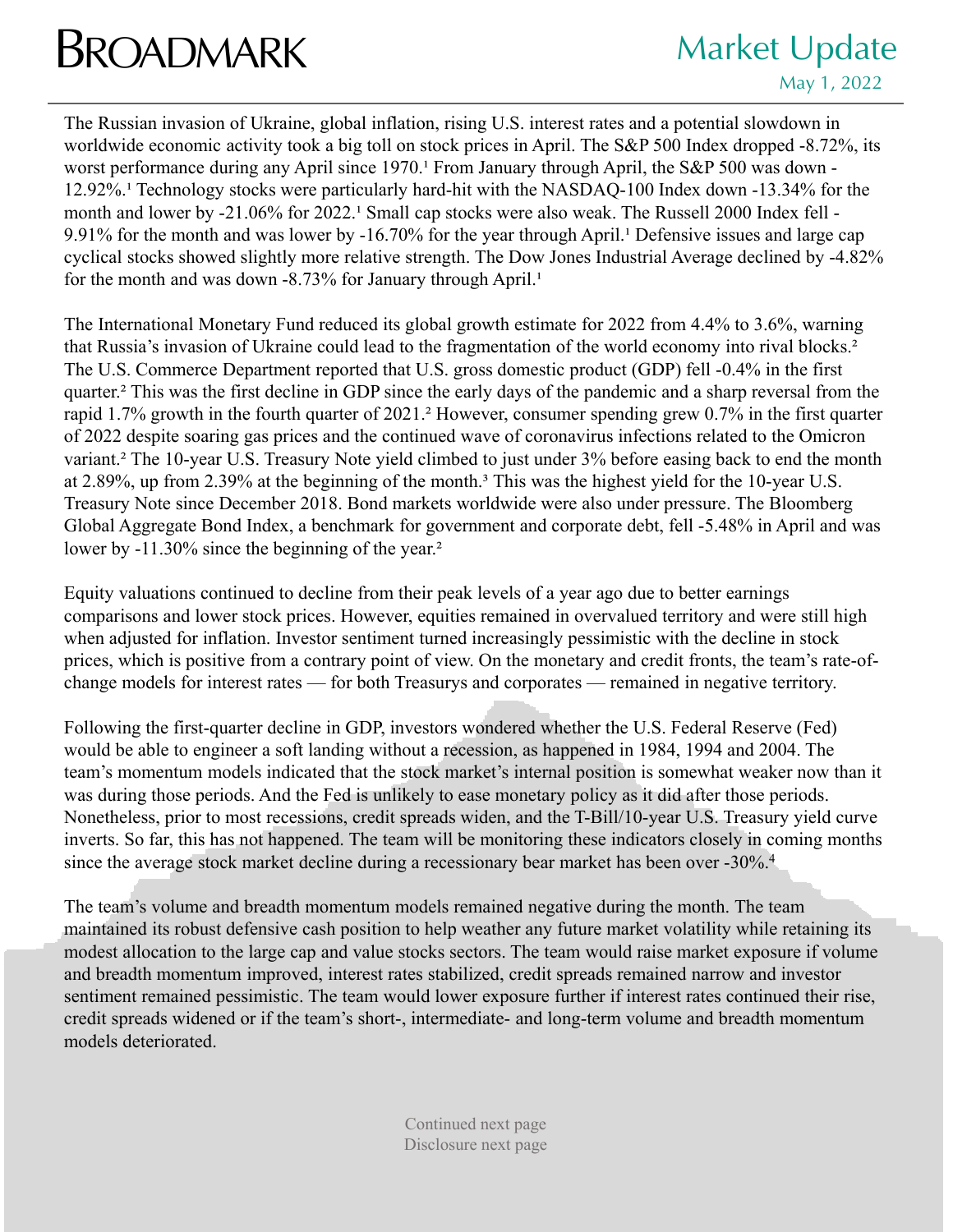## **BROADMARK** Market Update

Our assessment of the four pillars of our investment process is as follows:

*Valuation*: Equity valuations have continued to improve but remained in overvalued territory. Price-earnings (P/E) multiples have declined from their high of 33.9x in early 2021 to 24.1x as of the end of April 2022.4 But valuations were still above the 58-year median P/E ratio of 17.4x.<sup>4</sup> The team's measure of valuations adjusted for inflation also remained high. This measure could decline if inflation abates but continued inflationary pressures and a rise in interest rates would be negative for this valuation measure.

In March of 2021, the percentage of S&P 500 stocks with dividend yields greater than the 10-year U.S. Treasury Note climbed to an unprecedented high of 78%. Since then, interest rates have risen and this measure has plummeted. One year later, only 34% of S&P 500 stocks have a dividend yield greater than the 10-year U.S. Treasury Note yield. Whereas in the past many investors used the acronym "TINA" (There Is No Alternative) to describe the relationship between stocks and bonds, fixed-income yields have now become far more competitive when compared with equities. In the last decade, the tipping point for several market low points occurred when this percentage fell into the low 20% range or below, as it did in late 2018.<sup>5</sup>

*Monetary factors and credit conditions*: Interest rates continued to climb and the 10-year U.S. Treasury Note closed the month with a 2.89% yield, up from 2.39% at the beginning of the month. This increase kept the team's 26-week rate-ofchange models for both the three-year U.S. Treasury Note and corporate bonds in negative territory. Further rises in interest rates would be negative for the team's rate-of-change models. However, a stabilization and/or decline in interest rates might suggest that the peak upward rates of change had been reached, which would be a positive development.

Credit spreads were still narrow through April although they have risen somewhat in recent months.4 The spread between Treasurys and high yield corporate bonds was 408 basis points at the end of April. A rise above 500 basis points would be a negative development. The team will be watching credit spreads closely as the Fed moves to hike interest rates since a widening of spreads would be indicative of a deterioration in credit conditions.

*Sentiment*: Ned Davis Research's Crowd Sentiment Poll, a composite of a variety of sentiment indicators, has recently shown the most pessimism since the pandemic low two years ago. From a contrary point of view, this is a positive development. While this indicator has not yet reached the levels reached during 2018 and other market lows over the last decade, this is an indicator to watch closely as maximum pessimism is usually associated with market low points.<sup>6</sup>

*Momentum*: The team's intermediate volume and breadth momentum models continued in negative territory during April, as downside volume (supply) has exceeded upside volume (demand) since February. Since 1998, during those periods when supply has exceeded demand, the market has experienced a -5.30% negative annualized return while this condition persisted. A rise in upside volume above downside volume would be a positive development. Until then, the team believes the saying "Don't fight the tape" remains wise advice in these increasingly volatile markets.<sup>4</sup>